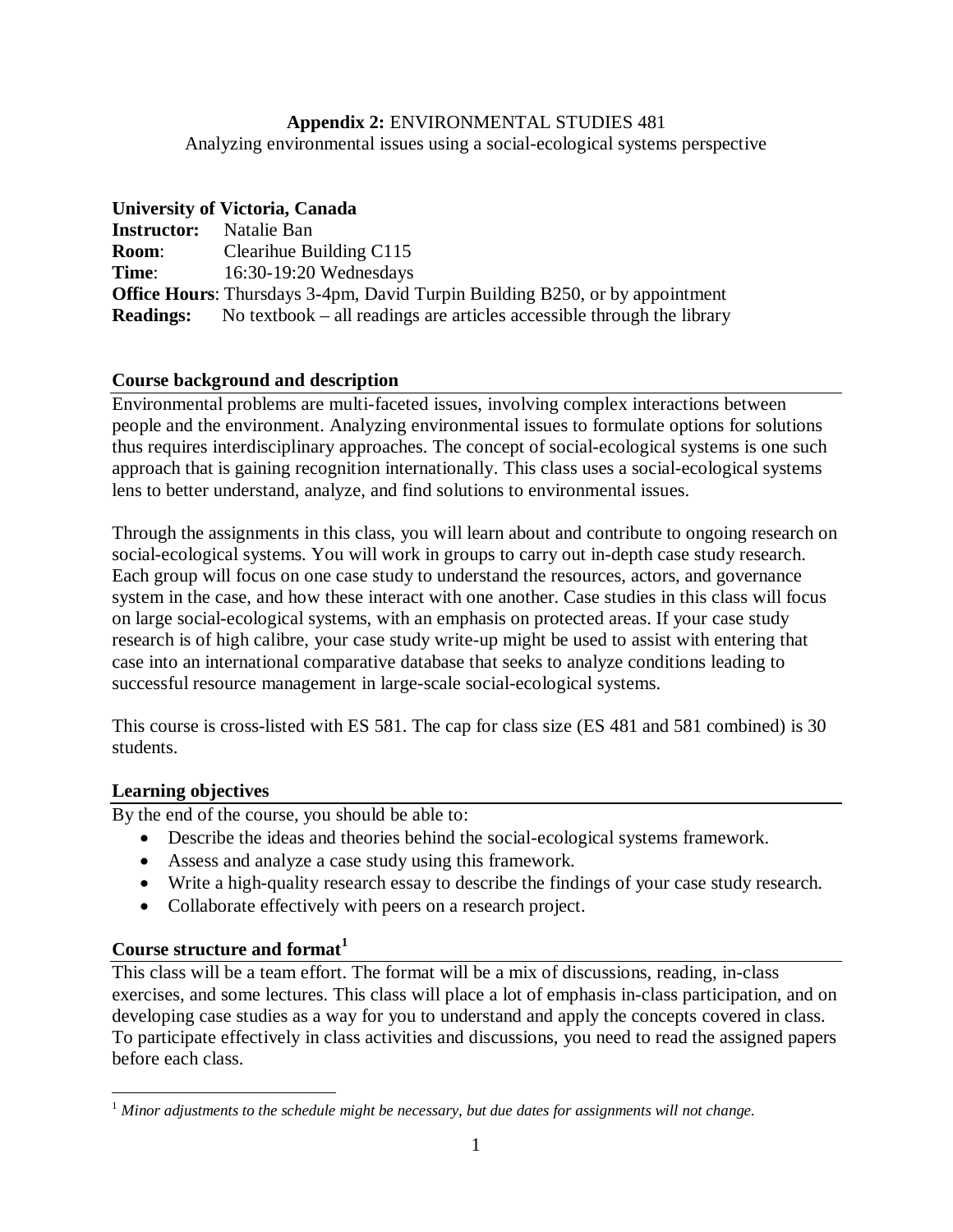| <b>Date</b>  | <b>Topic</b>                                                                                                                | Readings*                                       |
|--------------|-----------------------------------------------------------------------------------------------------------------------------|-------------------------------------------------|
| Sep. 4 2013  | Introduction to course and overview of social-<br>ecological systems (SESs)                                                 |                                                 |
| Sep. 11 2013 | SES background continued. Overview of the                                                                                   | Hardin 1969; Ostrom 2009                        |
|              | Social-Ecological Meta-Analysis Database                                                                                    | Cox et al. 2010; Cox 2013                       |
|              | (SESMAD) project; literature review research<br>skills                                                                      | in prep.                                        |
| Sep. 18 2013 | Case studies as a method; discussion about group                                                                            | Agrawal 2001; Bruner et al.                     |
|              | project for class; group work                                                                                               | 2001; Young et al. 2006                         |
| Sep. 25 2013 | SESs: resources, actors; documenting research<br>gaps                                                                       | Collette et al. 2010; Folke et<br>al. 2005      |
| Oct. 2 2013  | SESs: governance systems; referencing skills                                                                                | Agarwal and Chhatre 2006;                       |
|              |                                                                                                                             | Ostrom 2011                                     |
| Oct. 9 2013  | SESs: Context and external influences; academic                                                                             | De'ath et al. 2012; Berkes                      |
|              | writing skills                                                                                                              | 2006                                            |
| Oct. 16 2013 | SESs: Interactions leading to outcomes                                                                                      | Pollnac et al. 2010; Olsson                     |
|              | Course project, individual assignment 1 due                                                                                 | et al. 2004                                     |
| Oct. 23 2013 | Analyzing interactions-outcomes; presentation<br>skills                                                                     | Flyvbjerg 2006; SESMAD<br>case study papers tbd |
| Oct. 30 2013 | Analyzing interactions-outcomes continued;                                                                                  | Gutierrez et al. 2011;                          |
|              | academic writing exercise                                                                                                   | Tucker et al. 2007                              |
| Nov. 6 2013  | Case study discussions, comparisons of cases                                                                                | Cinner et al. 2012;                             |
|              | Course project, individual assignment 2 due                                                                                 | Fleischman et al. 2013 in<br>review             |
| Nov 13 2013  | Reading break                                                                                                               |                                                 |
| Nov. 20 2013 | Class time for working on group report (Dr. Ban<br>away)                                                                    |                                                 |
| Nov. 27 2013 | Potential improvements/solutions in cases                                                                                   | Chapin et al. 2010                              |
| Dec. 4 2013  | Class discussion about case studies, and case                                                                               |                                                 |
|              | study methodologies; course evaluation<br><b>Presentations on case studies</b>                                              |                                                 |
|              |                                                                                                                             |                                                 |
|              | Group report due<br>$\mathbf{1}$ $\mathbf{1}$ $\mathbf{1}$ $\mathbf{1}$ $\mathbf{1}$ $\mathbf{1}$ $\mathbf{1}$ $\mathbf{1}$ |                                                 |

*\* In addition to the assigned readings, you will be expected to find and read relevant materials for your case study (see term paper assignment).*

#### **Reading list**

\* When you are off-campus, you have to log in to UVic in order to get access to UVic's library subscriptions. Instructions can be found on this UVic website: http://library.uvic.ca/help/proxy\_help/access.html

Agrawal, A. 2001. Common Property Institutions and Sustainable Governance of Resources. World Development **29**:1649-1672. (http://www.sciencedirect.com/science/article/pii/S0305750X01000638)

Agrawal, A., and A. Chhatre. 2006. Explaining success on the commons: Community forest governance in the Indian Himalaya. World Development **34**:149-166. (http://www.sciencedirect.com/science/article/pii/S0305750X05001889)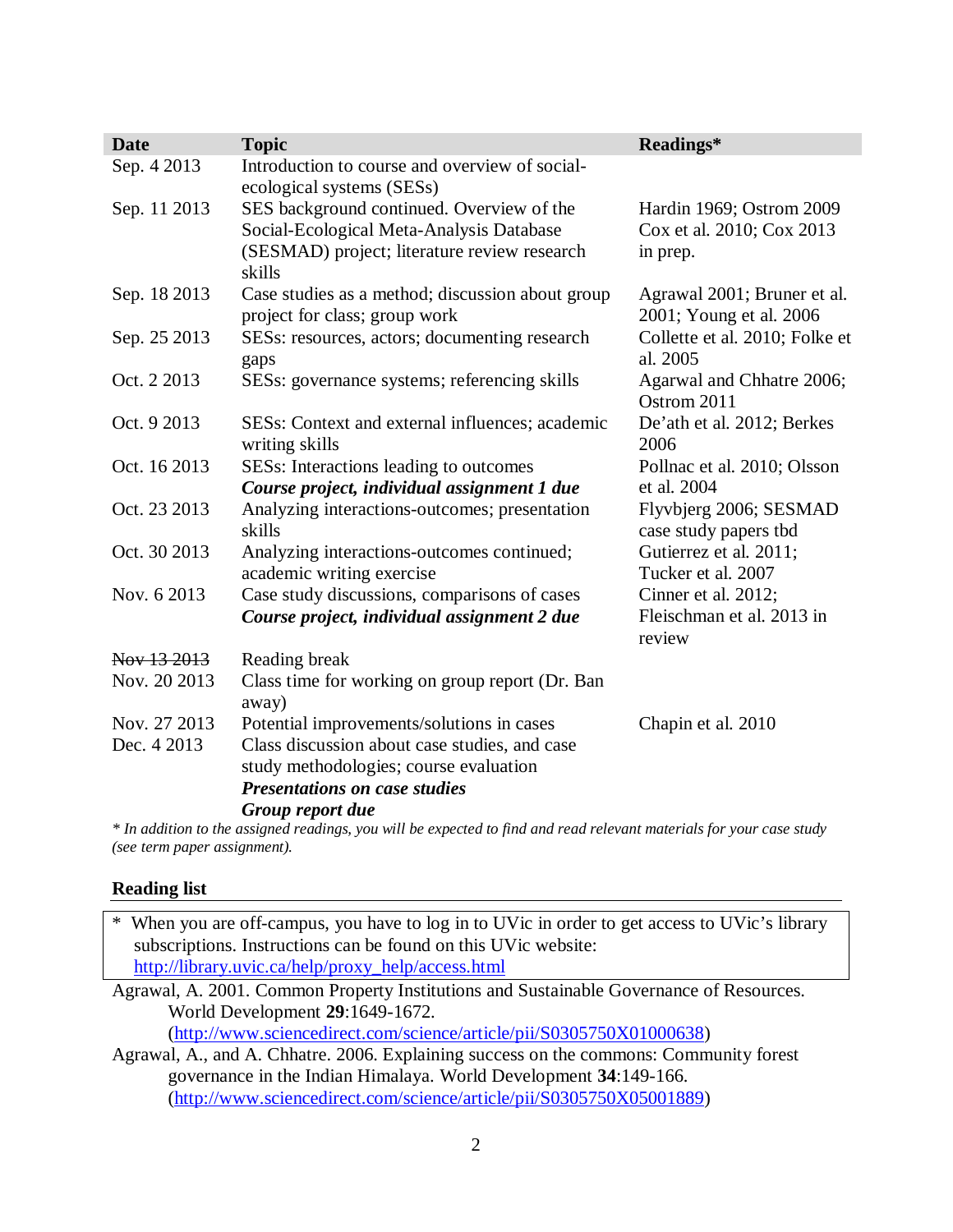- Berkes, F. 2006. From community-based resource management to complex systems: the scale issue and marine commons. Ecology and Society **11**(1):45[online]. (http://www.ecologyandsociety.org/vol11/iss1/art45/ES-2005-1431.pdf)
- Bruner, A. G., R. E. Gullison, R. E. Rice, and G. A. B. da Fonseca. 2001. Effectiveness of Parks in Protecting Tropical Biodiversity. Science **291**:125-128. (http://www.sciencemag.org/content/291/5501/125.short)
- Chapin III, F. S., S. R. Carpenter, G. P. Kofinas, C. Folke, N. Abel, W. C. Clark, P. Olsson, D. M. S. Smith, B. Walker, O. R. Young, F. Berkes, R. Biggs, J. M. Grove, R. L. Naylor, E. Pinkerton, W. Steffen, and F. J. Swanson. 2010. Ecosystem stewardship: sustainability strategies for a rapidly changing planet. Trends in Ecology & Evolution **25**:241-249. (http://www.sciencedirect.com/science/article/pii/S0169534709003255)
- Cinner, J. E., T. R. McClanahan, M. A. MacNeil, N. A. J. Graham, T. M. Daw, A. Mukminin, D. A. Feary, A. L. Rabearisoa, A. Wamukota, N. Jiddawi, S. J. Campbell, A. H. Baird, F. A. Januchowski-Hartley, S. Hamed, R. Lahari, T. Morove, and J. Kuange. 2012. Comanagement of coral reef social-ecological systems. Proceedings of the National Academy of Sciences **109**:5219-5222. (http://www.pnas.org/content/109/14/5219.short)
- Collette, B. B., K. E. Carpenter, B. A. Polidoro, M. J. Juan-Jordá, A. Boustany, D. J. Die, C. Elfes, W. Fox, J. Graves, L. R. Harrison, R. McManus, C. V. Minte-Vera, R. Nelson, V. Restrepo, J. Schratwieser, C.-L. Sun, A. Amorim, M. Brick Peres, C. Canales, G. Cardenas, S.-K. Chang, W.-C. Chiang, N. de Oliveira Leite, H. Harwell, R. Lessa, F. L. Fredou, H. A. Oxenford, R. Serra, K.-T. Shao, R. Sumaila, S.-P. Wang, R. Watson, and E. Yáñez. 2011. High Value and Long Life—Double Jeopardy for Tunas and Billfishes. Science **333**:291-292. (http://140.109.29.102/pdf/896.pdf)
- Cox, M. 2013 in preparation. The SESMAD project. (Will be saved on Moodle.)
- Cox, M., G. Arnold, and S. V. Tomás. 2010. A review of design principles for community-based natural resource management. Ecology and Society **15**:38. (http://www.ecologyandsociety.org/vol15/iss4/art38/main.html)
- De'ath, G., K. E. Fabricius, H. Sweatman, and M. Puotinen. 2012. The 27–year decline of coral cover on the Great Barrier Reef and its causes. Proceedings of the National Academy of Sciences **109**:17995-17999. (http://www.pnas.org/content/109/44/17995.short)
- Fleischman, Forrest D., Natalie C. Ban, Louisa S. Evans, Graham Epstein, Gustavo Garcia-Lopez, Sergio Villamayor-Tomas. Governing large-scale social-ecological systems: Lessons from a comparison of five cases. In review in International Journal of the Commons. (Will be saved on Moodle.)
- Flyvbjerg, B. 2006. Five Misunderstandings About Case-Study Research. Qualitative Inquiry **12**:219-245. (http://qix.sagepub.com/content/12/2/219.short)
- Folke, C., T. Hahn, P. Olsson, and J. Norberg. 2005. Adaptive governance of social-ecological systems. Annual Review of Environment and Resources **30**:441-473. (http://www.annualreviews.org/doi/abs/10.1146/annurev.energy.30.050504.144511)
- Gutierrez, N. L., R. Hilborn, and O. Defeo. 2011. Leadership, social capital and incentives promote successful fisheries. Nature **470**:386-389.

(http://www.nature.com/nature/journal/v470/n7334/abs/nature09689.html)

Hardin, G. 1968. The tragedy of the commons. Science **162**:1243-1248. (http://www.sciencemag.org/content/162/3859/1243.full)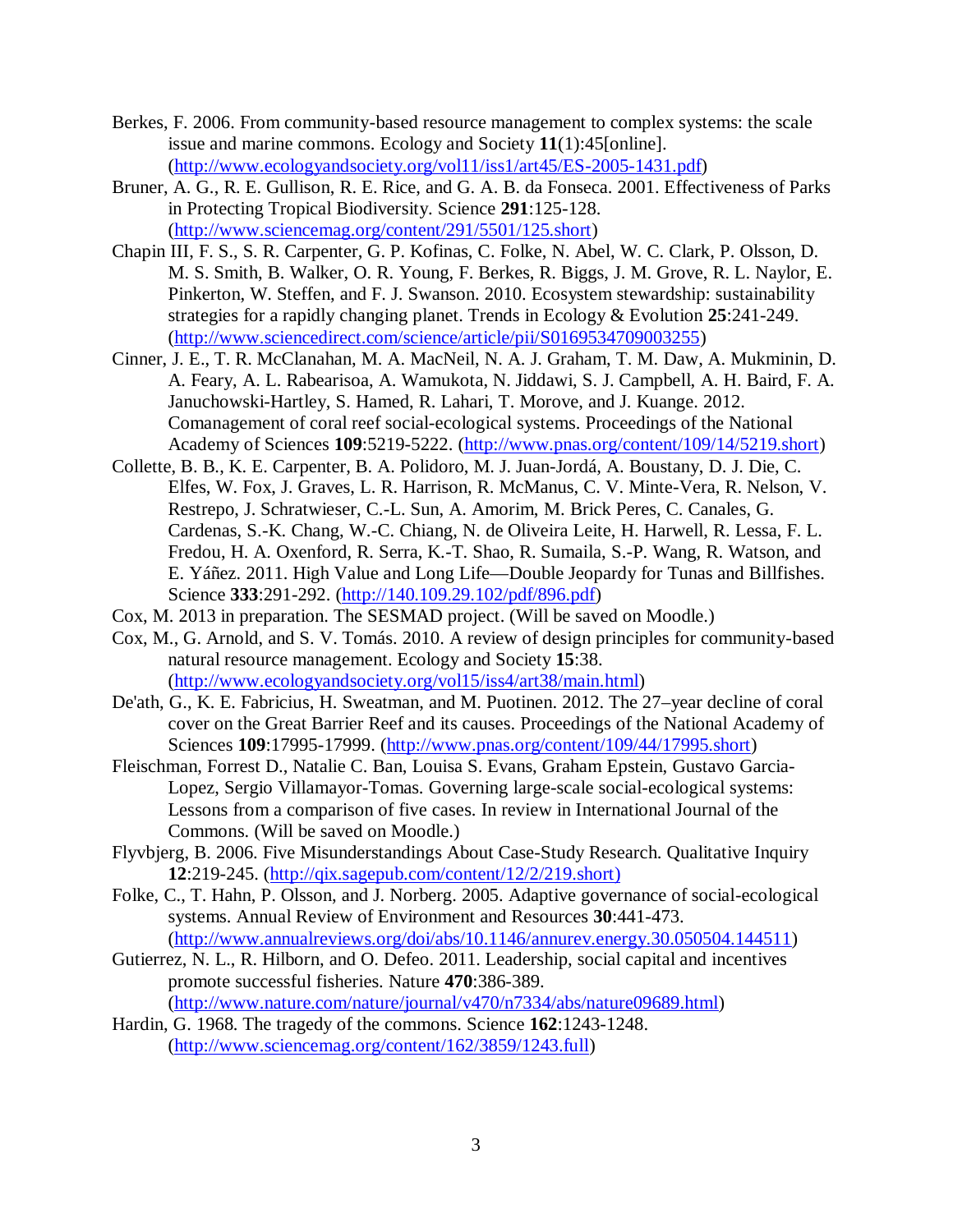- Olsson, P, Folke, C., Berkes F. 2004. Adaptive comanagement for building resilience in socialecological systems. Environmental Management **34**:75-90. (http://link.springer.com/article/10.1007/s00267-003-0101-7#page-1)
- Ostrom, E. 2009. A general framework for analyzing sustainability of social-ecological systems. Science **325**:419-422. (http://www.sciencemag.org/content/325/5939/419.full?sid=1821e913-6ac4-4634-95f8 e5a18ad04712)
- Ostrom, E. 2011. Background on the institutional analysis and development framework. Policy Studies Journal **39**:7-27. (http://onlinelibrary.wiley.com/doi/10.1111/j.1541- 0072.2010.00394.x/full)
- Pollnac, R., P. Christie, J. Cinner, T. Dalton, T. Daw, G. Forrester, N. Graham, and T. McClanahan. 2010. Marine reserves as linked social–ecological systems. Proceedings of the National Academy of Sciences **107**:18251-18255. (http://www.pnas.org/content/107/43/18262.short)
- Tucker, C. M., J. C. Randolph, and E. J. Castellanos. 2007. Institutions, Biophysical Factors and History: An Integrative Analysis of Private and Common Property Forests in Guatemala and Honduras. Human Ecology **35**:259-274. (http://link.springer.com/article/10.1007/s10745-006-9087-0#)

SESMAD case studies TBD. (will be saved on Moodle)

Young, O. R., E. F. Lambin, F. Alcock, H. Haberl, S. I. Karlsson, W. J. McConnell, T. Myint, C. Pahl-Wostl, C. Polsky, and P. Ramakrishnan. 2006. A portfolio approach to analyzing complex human-environment interactions: institutions and land change. Ecology and Society **11**:31 (online). (http://www.ecologyandsociety.org/vol11/iss2/art31/)

#### **Grading and assignments**

Your grade will be based on the following components (see Appendix A for details):

| <b>Component</b>                            | <b>Percent</b><br>of mark | Due date                                                       |
|---------------------------------------------|---------------------------|----------------------------------------------------------------|
| Class participation                         | 25%                       |                                                                |
| Reflections on readings                     | 10%                       | Reflections due in hard copy<br>at the beginning of each class |
| Leading a discussion on one week's readings | 10%                       | Sign-up in first class                                         |
| Participation in discussions and activities | 5%                        | Ongoing                                                        |
| Course project                              | <b>75%</b>                |                                                                |
| Individual assignment #1                    | 25%                       | October 16                                                     |
| Individual assignment #2                    | 25%                       | November 6                                                     |
| Group report                                | 20%                       | December 4                                                     |
| Presentation                                | 5%                        | December 4                                                     |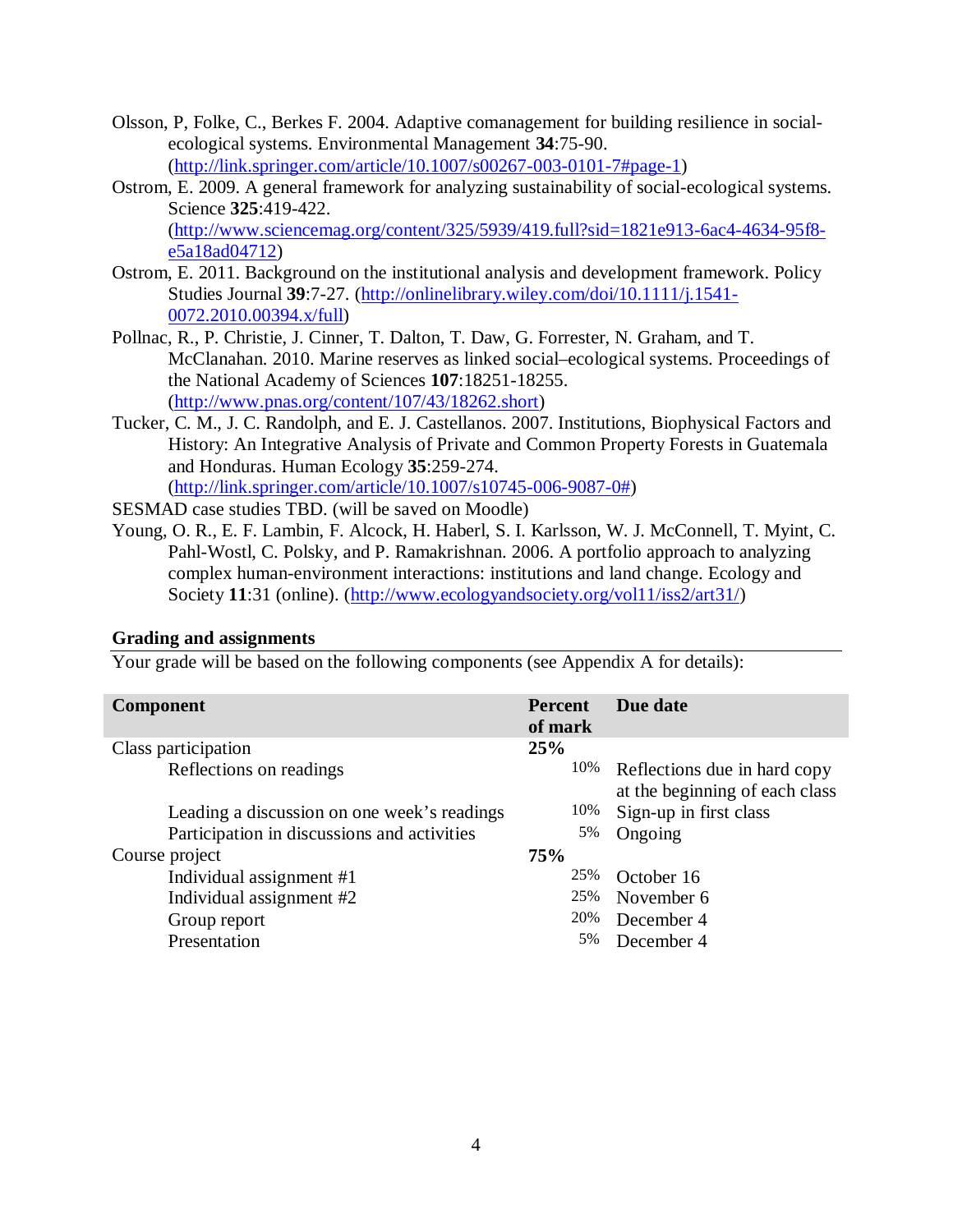## **Class participation**

**Reflections on readings:** Your mark for class participation includes weekly reflections. A template will be provided for weekly reflections on readings. 1% will be deducted for each missed reflection. These are not meant to be onerous, but rather provide a format for you to take notes while doing the readings. The purpose is to encourage everyone to do the readings prior to class so that we can have fruitful in-class discussions. The reflections will be due as hard copies at the beginning of each class. They will not be marked, but they will be reviewed to make sure you made an effort to complete them properly.

**Leading a discussion:** For each class starting week 2, several students (2-3) will be in charge of leading a class discussion on readings. You will sign up for these during the first class. You can be creative and convey information from the readings in any way you wish (e.g., discussions, debates, role-play, videos, etc). You are encouraged to bring in relevant material in addition to the assigned readings. The first hour of each class will be devoted to these student-led discussions.

**Participation in discussions and activities:** You are expected to participate actively in class discussions. As part of your class participation, you will also be expected to bring examples from your case study (see course project below) to in-class discussions.

**Course project**: You will work in groups of four (a group of 3 or 5 may be necessary) to carry out in-depth case study research. Each group will focus on one case study to understand the resources, actors, and governance system in the case, and how these interact with one another. Case studies in this class will focus on large social-ecological systems, with an emphasis on protected areas, and will allow you to apply the concepts covered in class and in the readings. A penalty of 10% per day applies to late submissions.

The project has three parts: two individual assignments, and a group report.

**Individual assignment #1**: Within each group, you will divide key components of social-ecological aspects of your case study. Each person picks one of: governance system, actors, resources, external influences, so that all aspects are covered. Each person will write a well-researched and well-referenced short (700 words maximum; references are extra) paper that summarizes your focal aspect of the case. More detail about this assignment and what content to include will be provided in class. You will receive an individual grade for this assignment.

**Individual assignment #2**: Again each group will divide their case study into components, with each person writing a well-researched and well-referenced short (700 words maximum; references are extra) paper that summarizes your focal aspect of the case. The focus here is on interactions and outcomes. More detail about this assignment and what content to include will be provided in class. You will receive an individual grade for this assignment.